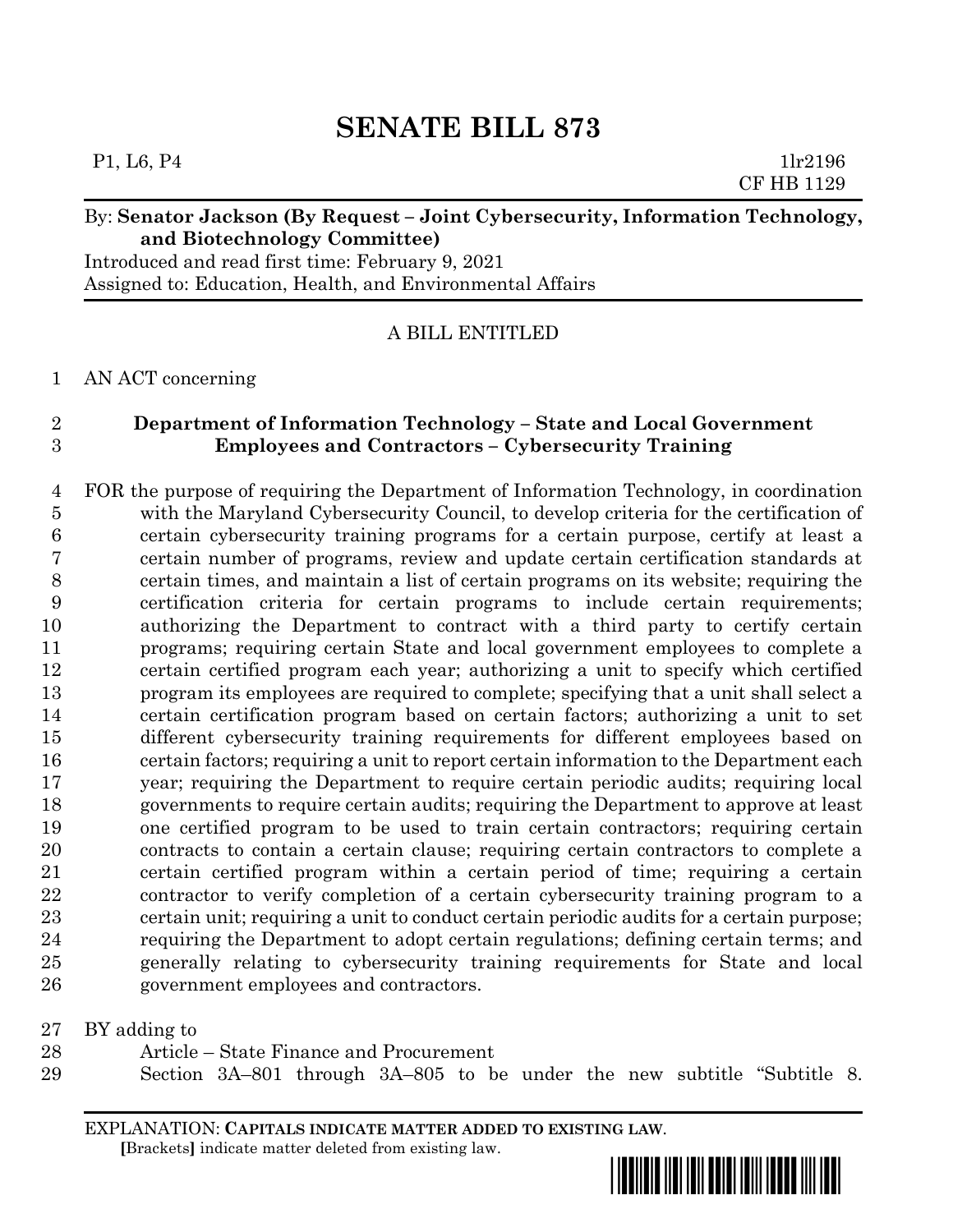|  | <b>SENATE BILL 873</b> |
|--|------------------------|
|--|------------------------|

| 1<br>$\overline{2}$         | Cybersecurity Training"                                                                                                                                                                       |
|-----------------------------|-----------------------------------------------------------------------------------------------------------------------------------------------------------------------------------------------|
| 3                           | Annotated Code of Maryland<br>(2015 Replacement Volume and 2020 Supplement)                                                                                                                   |
| 4<br>5                      | SECTION 1. BE IT ENACTED BY THE GENERAL ASSEMBLY OF MARYLAND,<br>That the Laws of Maryland read as follows:                                                                                   |
| 6                           | <b>Article - State Finance and Procurement</b>                                                                                                                                                |
| 7                           | <b>SUBTITLE 8. CYBERSECURITY TRAINING.</b>                                                                                                                                                    |
| 8                           | $3A-801.$                                                                                                                                                                                     |
| 9<br>10                     | (A)<br>IN THIS SUBTITLE THE FOLLOWING WORDS HAVE THE MEANINGS<br><b>INDICATED.</b>                                                                                                            |
| 11<br>12                    | "CERTIFIED PROGRAM" MEANS A CYBERSECURITY TRAINING PROGRAM<br>(B)<br>CERTIFIED BY THE DEPARTMENT UNDER § 3A-802 OF THIS SUBTITLE.                                                             |
| 13<br>14<br>15              | "CONTRACTOR" INCLUDES A CONTRACTOR, SUBCONTRACTOR, OFFICER<br>(C)<br>OF A CONTRACTOR OR SUBCONTRACTOR, OR AN EMPLOYEE OF A SUBCONTRACTOR<br>OR CONTRACTOR.                                    |
| 16                          | "LOCAL GOVERNMENT" MEANS:<br>(D)                                                                                                                                                              |
| 17                          | (1)<br>A COUNTY;                                                                                                                                                                              |
| 18                          | (2)<br>A MUNICIPAL CORPORATION; OR                                                                                                                                                            |
| 19                          | (3)<br>A UNIT OF A COUNTY OR A MUNICIPAL CORPORATION.                                                                                                                                         |
| 20<br>21                    | (E) "UNIT" MEANS AN AGENCY OR A UNIT OF STATE OR LOCAL<br><b>GOVERNMENT.</b>                                                                                                                  |
| 22                          | $3A-802.$                                                                                                                                                                                     |
| 23<br>24                    | THE DEPARTMENT, IN COORDINATION WITH THE MARYLAND<br>(A)<br>CYBERSECURITY COUNCIL, SHALL:                                                                                                     |
| 25<br>26<br>27 <sub>2</sub> | (1)<br>DEVELOP CRITERIA FOR THE CERTIFICATION OF CYBERSECURITY<br>TRAINING PROGRAMS FOR USE BY STATE AND LOCAL GOVERNMENT EMPLOYEES<br>REQUIRED TO COMPLETE CYBERSECURITY TRAINING EACH YEAR; |

**(2) CERTIFY AT LEAST 20 CYBERSECURITY TRAINING PROGRAMS;**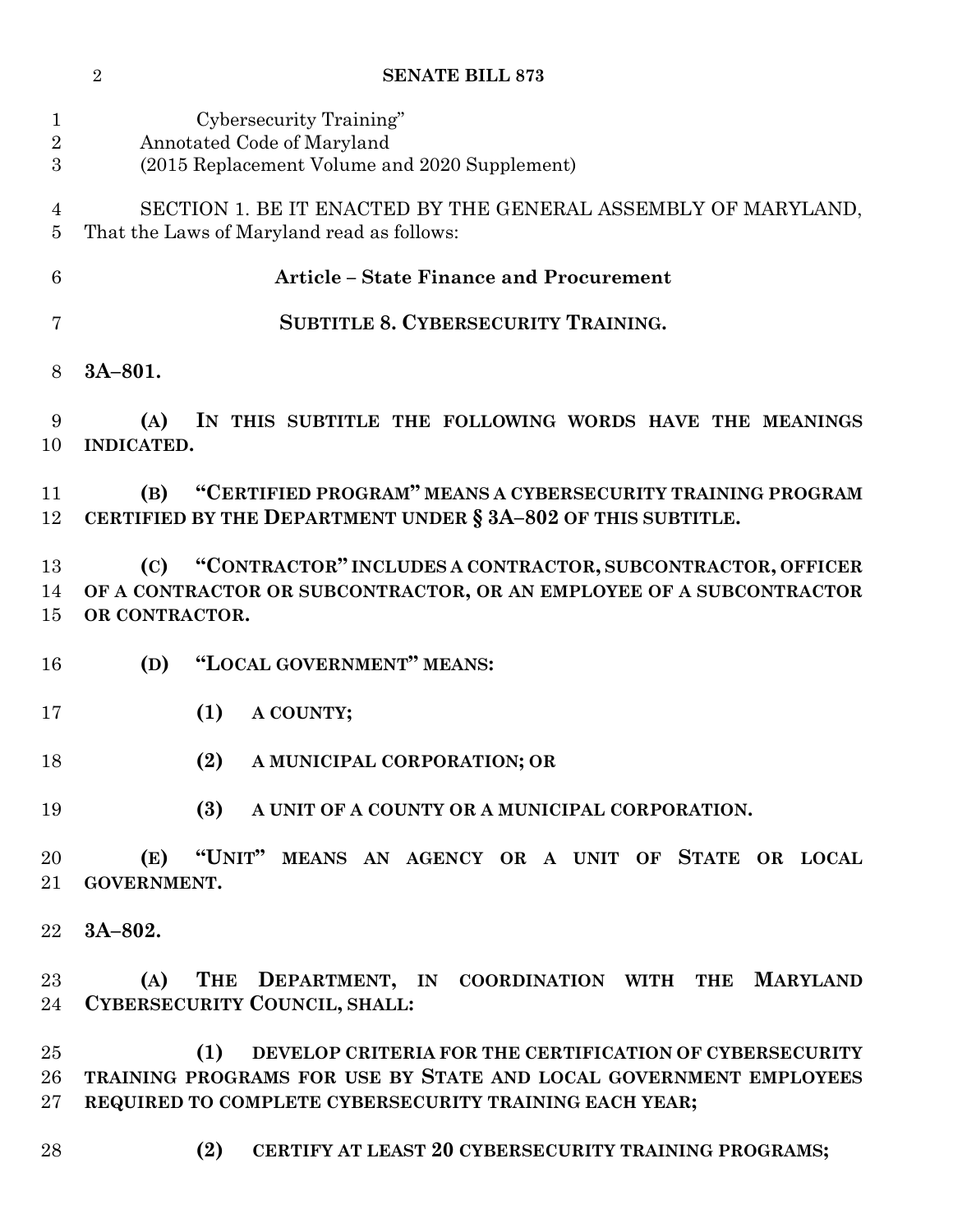**SENATE BILL 873** 3

 **(3) EACH YEAR REVIEW AND UPDATE CERTIFICATION STANDARDS FOR CYBERSECURITY TRAINING PROGRAMS; AND**

**(4) MAINTAIN ON ITS WEBSITE A LIST OF ALL CERTIFIED PROGRAMS.**

 **(B) THE CERTIFICATION CRITERIA SHALL INCLUDE REQUIREMENTS THAT EACH CYBERSECURITY TRAINING PROGRAM INCLUDE ACTIVITIES, CASE STUDIES, HYPOTHETICAL SITUATIONS, AND OTHER METHODS THAT:**

 **(1) FOCUS ON FORMING INFORMATION SECURITY HABITS AND REASONABLE SECURITY PROCEDURES THAT PROTECT INFORMATION RESOURCES, PERSONAL INFORMATION, AND RECORDS; AND**

 **(2) TEACH BEST PRACTICES FOR DETECTING, ASSESSING, REPORTING, AND ADDRESSING INFORMATION SECURITY THREATS.**

 **(C) THE DEPARTMENT MAY CONTRACT WITH A THIRD PARTY TO CERTIFY CYBERSECURITY TRAINING PROGRAMS UNDER THIS SECTION.**

**3A–803.**

 **(A) (1) AT LEAST ONCE EACH YEAR, EACH UNIT EMPLOYEE SHALL COMPLETE A CERTIFIED PROGRAM IF THAT EMPLOYEE'S JOB–RELATED DUTIES INCLUDE ACCESSING GOVERNMENT COMPUTER SYSTEMS OR DATABASES.**

 **(2) A UNIT MAY SPECIFY WHICH CERTIFIED PROGRAM ITS EMPLOYEES ARE REQUIRED TO COMPLETE.**

 **(3) IF A UNIT REQUIRES EMPLOYEES TO COMPLETE A PARTICULAR CERTIFIED PROGRAM OR PROGRAMS, THE UNIT SHALL SELECT ONE OR MORE CERTIFIED PROGRAMS BASED ON THE PROGRAMS' RELEVANCE TO THE EMPLOYEE'S WORK OR RESPONSIBILITIES.**

 **(4) A UNIT MAY SET DIFFERENT CYBERSECURITY TRAINING REQUIREMENTS FOR DIFFERENT EMPLOYEES BASED ON THEIR POSITIONS OR TITLES.**

**(B) EACH UNIT SHALL REPORT TO THE DEPARTMENT EACH YEAR:**

 **(1) THE CERTIFIED PROGRAM OR PROGRAMS THAT WERE SELECTED TO BE COMPLETED BY ITS EMPLOYEES; AND**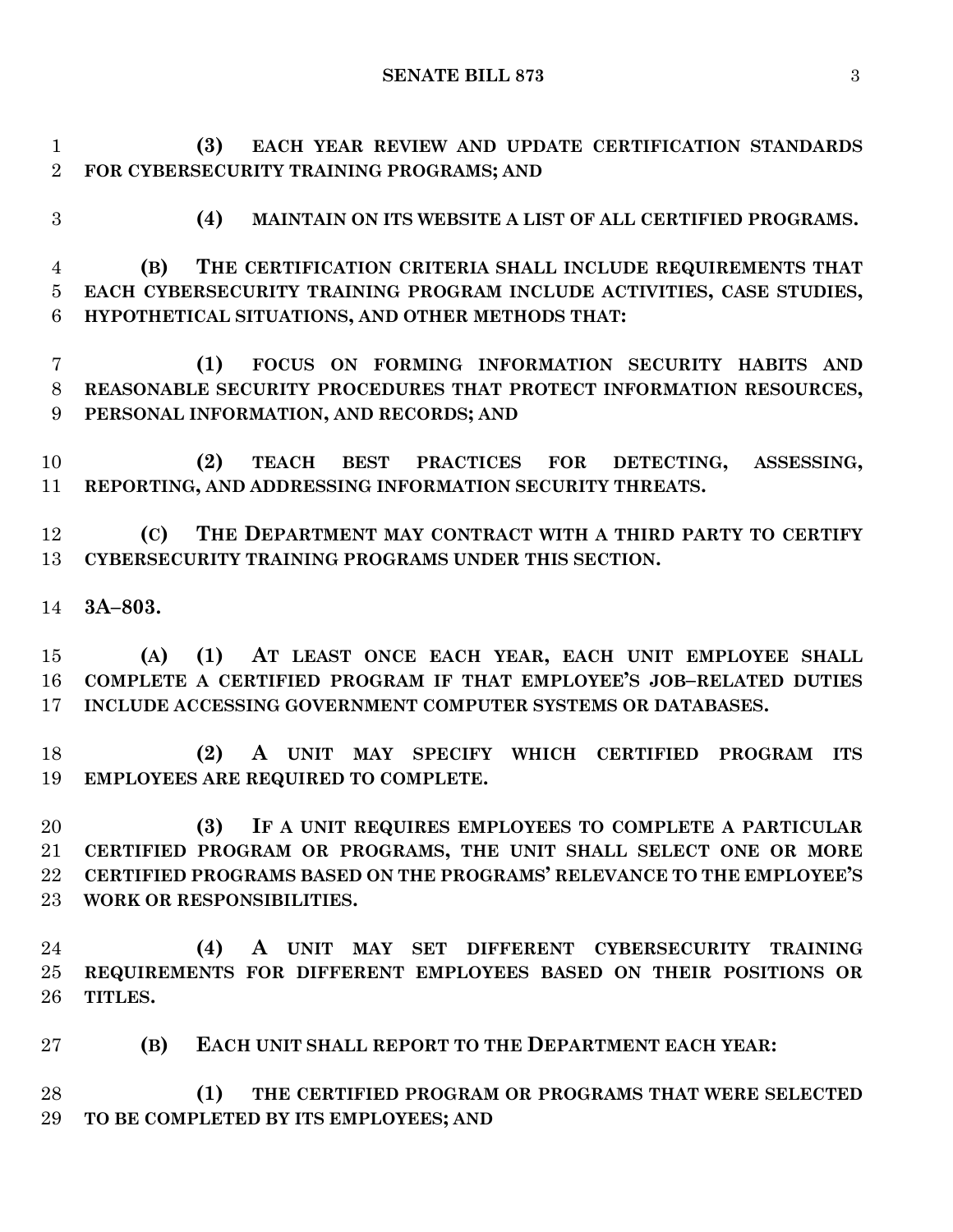**(2) THE PERCENTAGE OF EMPLOYEES THAT COMPLETED EACH CERTIFIED PROGRAM.**

 **(C) (1) THE DEPARTMENT SHALL REQUIRE PERIODIC AUDITS OF STATE UNITS TO ENSURE COMPLIANCE WITH THIS SECTION.**

 **(2) LOCAL GOVERNMENTS SHALL REQUIRE PERIODIC AUDITS OF THEIR UNITS TO ENSURE COMPLIANCE WITH THIS SECTION.**

**3A–804.**

 **(A) (1) THE DEPARTMENT SHALL APPROVE AT LEAST ONE CERTIFIED PROGRAM TO BE USED TO TRAIN SAFE CYBERSECURITY PRACTICES TO CONTRACTORS THAT HAVE ACCESS TO A UNIT'S COMPUTER SYSTEMS OR DATABASES.**

 **(2) EACH CONTRACT ENTERED INTO BY A UNIT SHALL CONTAIN A CLAUSE REQUIRING EACH CONTRACTOR TO COMPLETE A CERTIFIED PROGRAM APPROVED FOR CONTRACTORS UNDER THIS SUBSECTION IF, UNDER THE TERMS OF THE CONTRACT, THE CONTRACTOR HAS ACCESS TO THE UNIT'S COMPUTER SYSTEMS OR DATABASES.**

 **(B) EACH CONTRACTOR REQUIRED TO COMPLETE A CERTIFIED PROGRAM SHALL COMPLETE A CERTIFIED PROGRAM AT LEAST ONCE EACH YEAR DURING THE TERM OF THE CONTRACT, INCLUDING ANY CONTRACT RENEWAL PERIOD.**

 **(C) EACH CONTRACTOR REQUIRED TO COMPLETE A CERTIFIED PROGRAM UNDER THIS SECTION SHALL VERIFY COMPLETION OF THE PROGRAM TO THE CONTRACTING UNIT.**

**(D) EACH UNIT SHALL:**

 **(1) REPORT EACH YEAR TO THE DEPARTMENT ON WHICH CERTIFIED PROGRAM OR PROGRAMS EACH CONTRACTOR COMPLETED; AND**

 **(2) CONDUCT PERIODIC AUDITS TO ENSURE COMPLIANCE WITH THIS SECTION.**

**3A–805.**

 **THE DEPARTMENT SHALL ADOPT REGULATIONS TO CARRY OUT THIS SUBTITLE.**

SECTION 2. AND BE IT FURTHER ENACTED, That this Act shall take effect